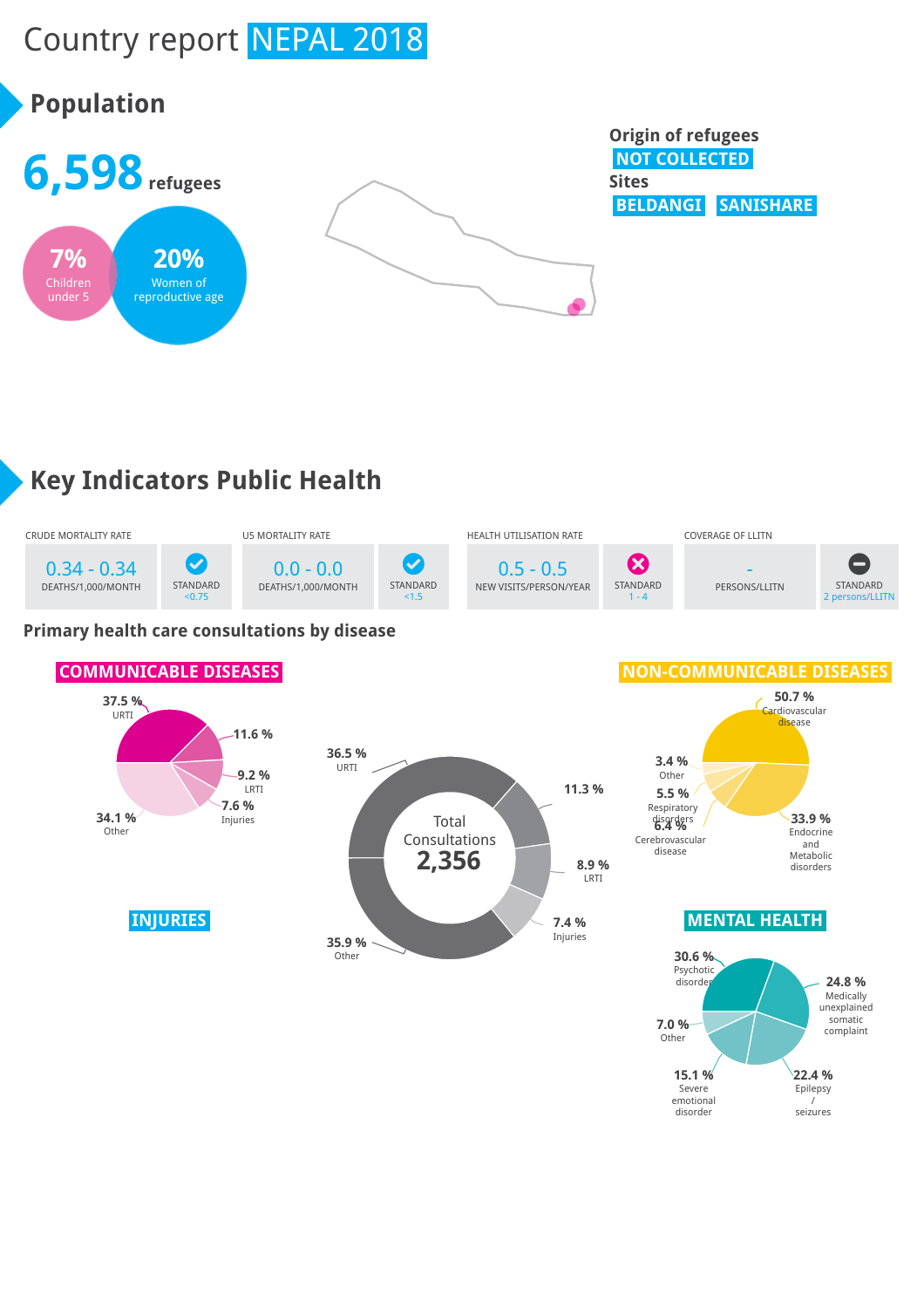## **Key Indicators Public Health**

#### PUBLIC HEALTH INDICATOR

Do regular, formal coordination meetings take place between UNHCR, MoH and partners?

Are all essential medicines internationally procured Does the operation use standard clinical protocols for diabetes?

Is the referral system governed by SOPs?

Health insurance scheme established to improve refugee access to health services?

Do refugees have access to national/government primary health care facilities?

Is integrated management of childhood illness (IMCI) implemented?

Does the operation use standard clinical protocols for Hypertension?

#### **Key Indicators Reproductive Health and HIV**



<2%

<20%

<20%

NUTRITION **INDICATOR** 

Did you have an emergency in your operation last year?

<10%